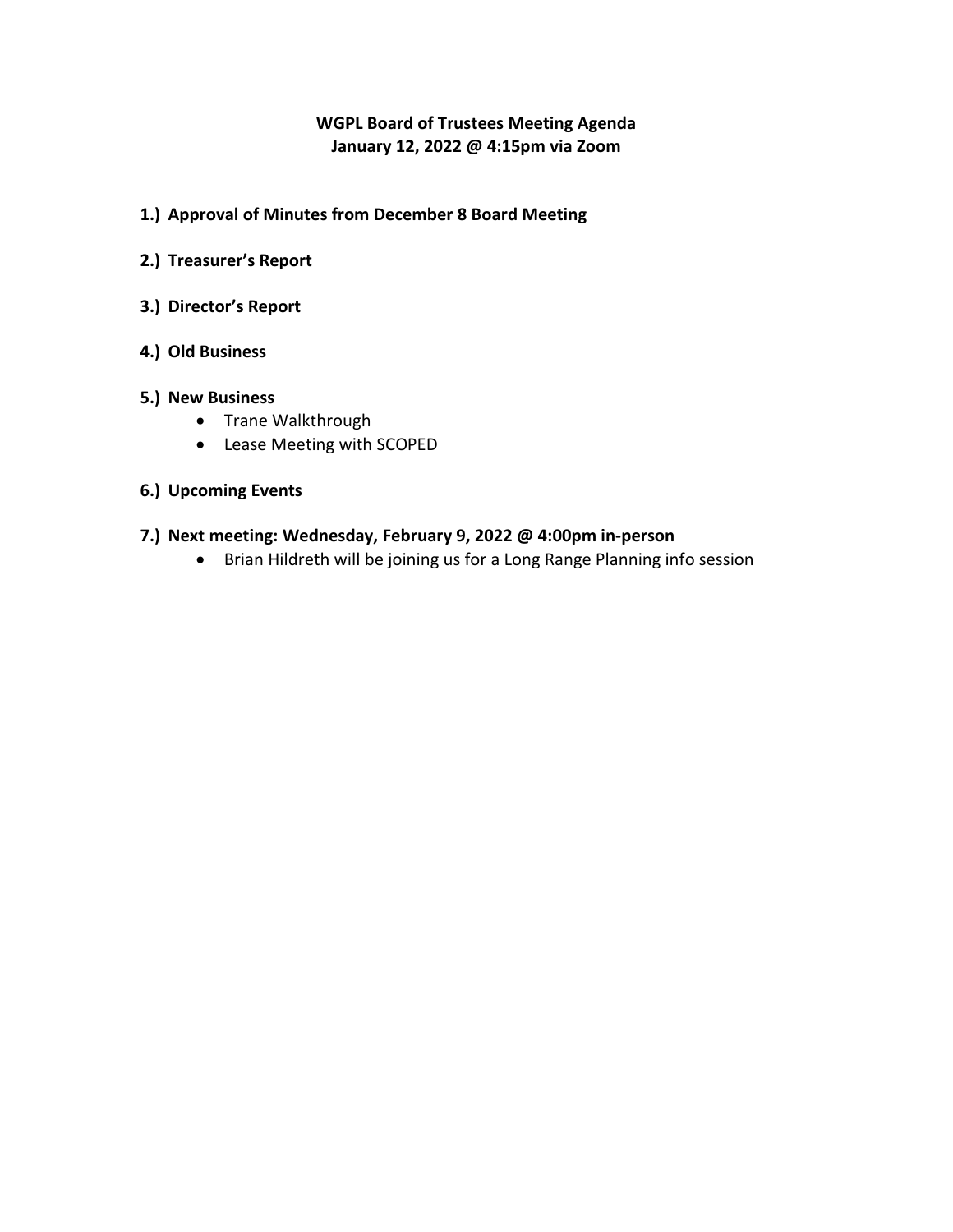#### Watkins Glen Library Board of Trustees

Minutes

December 8, 2021

The Watkins Glen Public Library trustees meeting was convened via Zoom at 4:15 PM on Wednesday, December 8, 2021. Present were Kelly Povero, Maggie Field, Judi Richards, Judy Phillips, Stacey Edwards, Anthony Fraboni.

The minutes of the November 2021 meeting were reviewed. Maggie made a motion to approve the minutes, Judi seconded. Tony abstained, all others were in favor.

Treasurer's Report was reviewed.

- Kelly will talk to Diane about adding "grants in" and "grants out" lines to the budget report to more clearly track grant funding. Currently three grant programs were paid for under the "contractual" line which makes tracking contractual expenses against the budget difficult.
- Kelly bought a new ladder at Watkins Supply to replace the rickety wooden ladder. Stacey had used the old ladder and agreed that it was completely unsafe. Kelly will ask the school about disposing of the old ladder. Stacey is used to cutting them in half before throwing out so no one can take out of the trash, use and be injured.
- Going to be over this year on Utilities budget. Nothing we can do—costs have increased.
- Stacey will look at how much expenses have increased and we will talk about IMRCC rent increase at January meeting. Kelly will reach out to Judy Cherry to see what commercial rents are in the area.

Stacey made a motion to accept the November Treasurer's report. Maggie seconded. All were in favor.

Summary of FY21 revenue and expenses was reviewed. It will be used to help with preparing FY23 budget. Was presented for information.

Director's Report is attached.

- Added another column to stats table to make it easier to compare month to month with the disruption of COVID.
- Programming is down since Alexandra was out part of the month.
- Digital stats were up. Maggie thought that might be due to SORA. This is audiobook/ebook system that BOCES subscribes to. When students sign in they are also shown results from the local library collection. That may result in more traffic. The digital collection is curated by STLS and paid for under the STLS contract. Kelly makes recommendations but we don't purchase these materials directly.
- 12 new library cards.
- Shipping delays are affecting new books and popular authors (standing orders). Looking at joining larger group of libraries for sharing holds on new material. Currently we only share new materials with the three local libraries.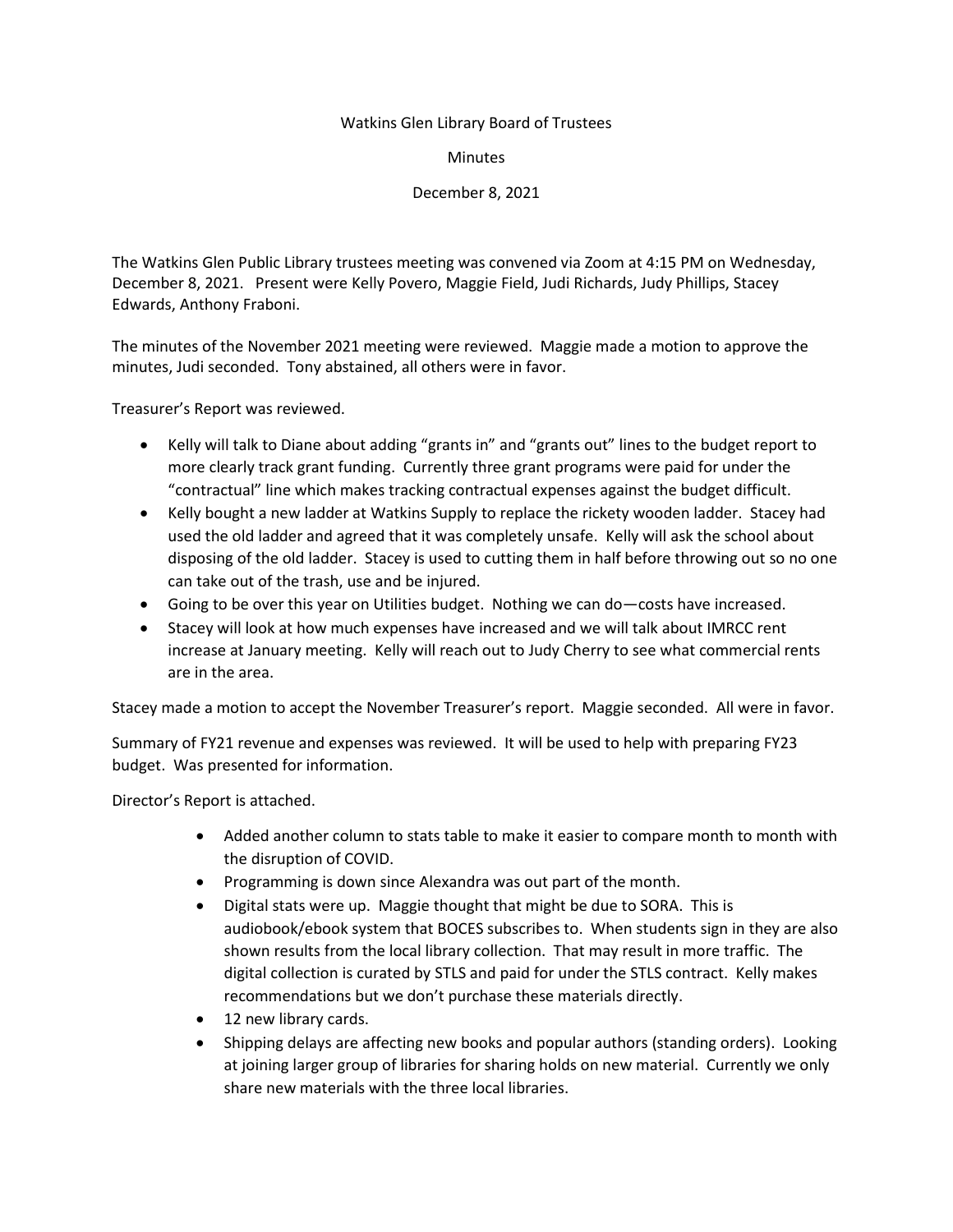- First "Storytime To Go" is up through the end of the month. Ithaca based author. She is interested in doing an in person program possibly this spring.
- Local heros storytime will be starting up. Goal is to have it once per month. Will have themes.

Brian Hildreth, STLS, is available Jan, Feb, Mar to do a 30 min long range planning overview. Feb 9 works best. We would start at 4:15 with him and then do board meeting afterwards. Kelly is going to check whether this would count towards continuing education hours.

New York State is allowing zoom meetings through the end of January. So January meeting will be over zoom. We will go back to in-person meetings in February (unless the guidance changes).

Hosting a diaper drive through the end of January (Montour doing as well). Supporting the start up of a diaper bank. They are still looking for a permanent spot for the diaper bank but Watkins Glen Library will be a donation drop off location long term.

Kelly was notified that library was awarded a local WalMart grant for \$2450. Will be used to expand the youth and teen collection of chapter books and graphic novels. Will support a comic book programming series in the spring.

Final report for sidewalk project construction aid was accepted and we should see the last 10% payment soon.

Kelly and Stacey meeting with Cody from Trane next week. Will get a tour of the HVAC systems and discuss expected remaining life and start planning for future needs.

Stacey made a motion to accept the proposal from Trane for \$5436 for supply and installation of a new humidifier. Maggie seconded. All in favor.

Paid holidays were presented to board for FY23. The board does not need to accept the nine paid holidays. There was discussion about the unpaid holidays. Kelly did not realize that we have not normally been closed the Sat and Sun after Thanksgiving *(in italics below Stacey inserted our 2016 holiday policy for historical reference)* or additional days. There was discussion about the pros of staying open to serve the community versus the need for staff to have time off. Montour Falls Library closes on Federal Holidays. Judi said it used to be hard to stay open when staffed by volunteers because hard to get volunteers on some of the days. Judy thought that there were lots of options for people to go online and alternatives to in-person service and closing for holidays is a way to recognize staff's hard work. Stacey suggested we table the discussion of FY23 schedule until we have done some long range planning.

### *Holidays*

*The library will be closed New Year's Day, Good Friday, Mother's Day, Memorial Day, Independence Day, Labor Day, Thanksgiving, Christmas Eve, Christmas and New Year's Eve. Additional days around the winter holidays may be added as determined by the Library Director and Board.* 

*The library will be open the following days to meet the needs of the community: Martin Luther King Day, Presidents' Day, Columbus Day, Veterans Day.*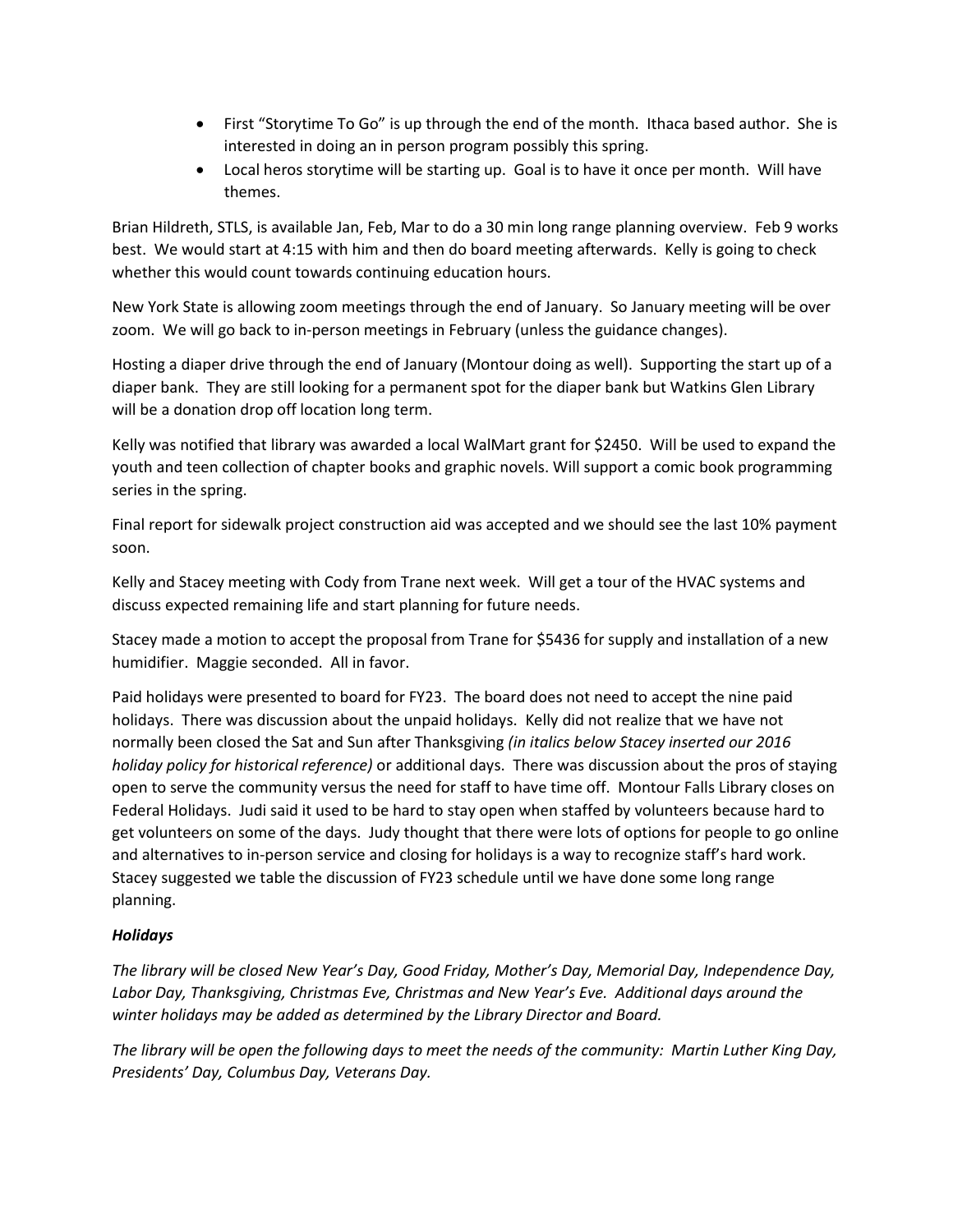Stacey made a motion to approve the mileage policy. Maggie seconded. All were in favor.

Meeting adjourned at 5:01pm.

Next meeting is scheduled for Wednesday, January 12 at 4:15pm via Zoom.

Minutes submitted by Stacey Edwards, Secretary.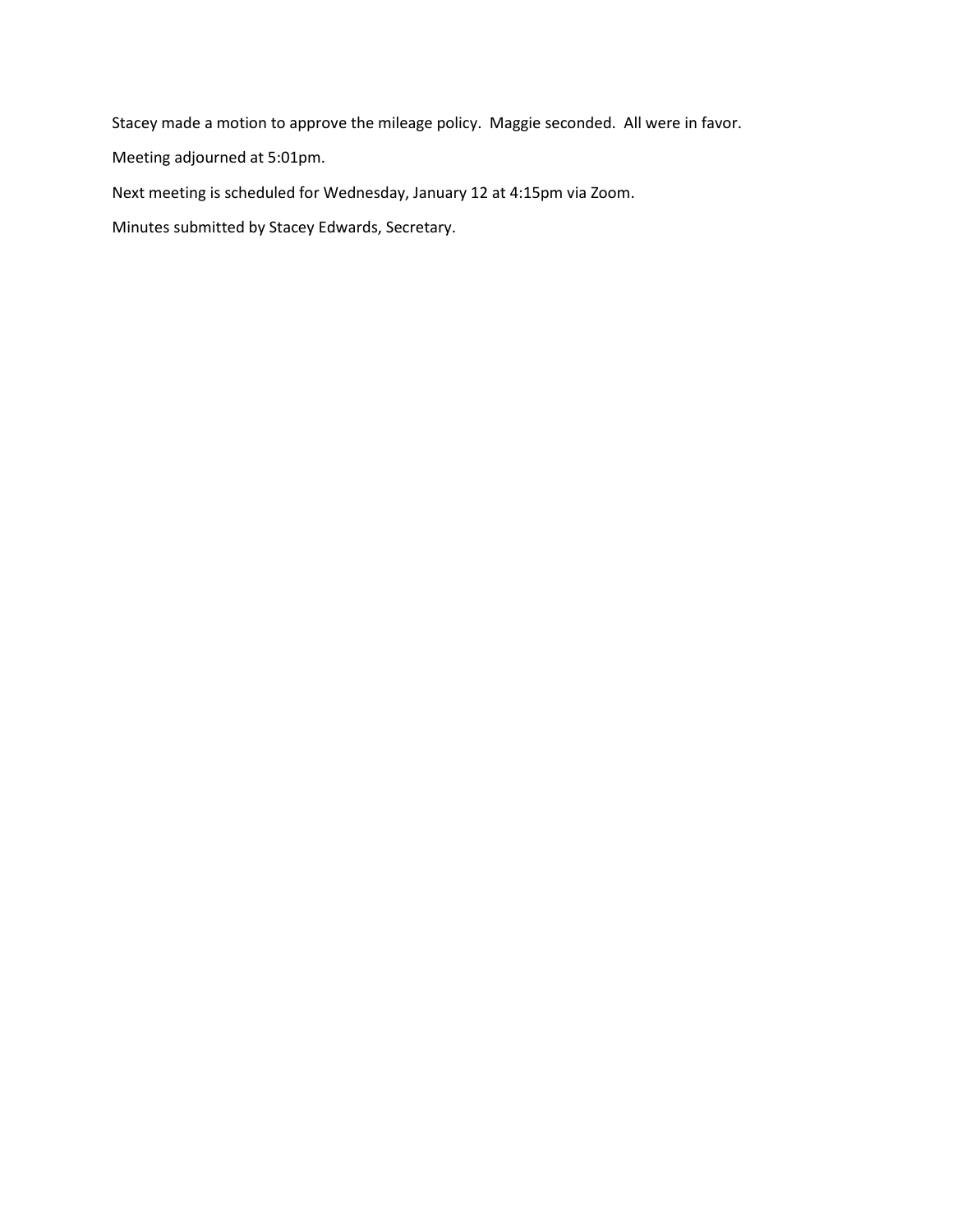# **Director's Report | December 2021 Statistics**

|                                             | December 2021                  | November 2021                  | November 2020                             | November 2019 |
|---------------------------------------------|--------------------------------|--------------------------------|-------------------------------------------|---------------|
| <b>Adult Book</b>                           | 881                            | 948                            | 804                                       | 1566          |
| Juvenile Book                               | 527                            | 534                            | 406                                       | 554           |
| Audiobook/Music                             | 29                             | 24                             | 48                                        | 113           |
| <b>DVDs</b>                                 | 300                            | 195                            | 47                                        | 902           |
| Computer                                    | 67                             | 74                             | 31                                        | 162           |
| Magazine                                    | $\mathbf{1}$                   | $\mathbf{1}$                   | 0                                         | 6             |
| Other (Kits,                                | 16                             | 12                             | N/A                                       | N/A           |
| Reference)                                  |                                |                                |                                           |               |
| <b>PHYSICAL</b>                             | 1821                           | 1776                           | 1337                                      | 3303          |
| <b>CIRCULATION</b>                          |                                |                                |                                           |               |
| Ebooks                                      | 468                            | 278                            | 309                                       | 205           |
| Digital Audio                               | 193                            | 223 (CORRECTED)                | 225                                       | 164           |
| <b>DIGITAL</b>                              |                                |                                |                                           |               |
| <b>CIRCULATION</b>                          | 661                            | 796                            | 553                                       | 383           |
|                                             |                                |                                |                                           |               |
| <b>PHYISCAL + DIGITAL</b>                   | 2482                           | 2572                           | 1890                                      | 3686          |
|                                             |                                |                                |                                           |               |
|                                             |                                |                                |                                           |               |
| <b>PHYS + DIG</b><br><b>CIRCULATION YTD</b> | 14,830                         | 12,348                         | 9395                                      | 19,591        |
|                                             |                                |                                |                                           |               |
|                                             |                                |                                |                                           |               |
| <b>Website Sessions</b>                     | N/A                            | 414                            | 349                                       | 613           |
| Wi-Fi Logins                                | N/A                            | 67                             | Unknown                                   | 136           |
| Web & Wi-Fi                                 | N/A                            | 481                            | 349                                       | 749           |
|                                             |                                |                                |                                           |               |
|                                             | 10 posts<br>450 followers (+6) | 16 posts<br>444 followers (+8) | 7 posts<br>308 followers<br>66 likes      | N/A           |
| Instagram                                   | 121 likes                      | 160 likes                      |                                           |               |
|                                             | 186 reach                      | 214 reach                      |                                           |               |
|                                             | 25 posts                       | 45 posts                       | 22 posts<br>1405 reach<br>365 engagements | N/A           |
| Facebook                                    | 129 post likes                 | 141 post likes                 |                                           |               |
|                                             | 29 post shares                 | 42 post shares                 |                                           |               |
|                                             | 734 page likes (+9)            | 725 page likes                 |                                           |               |
|                                             | 1528 reach                     | 826 page follows<br>1533 reach |                                           |               |
|                                             |                                |                                |                                           |               |
| <b>Library Visits</b>                       | 1350                           | 1384                           | 121                                       | 2741          |
| Curbside Pickups                            | 3                              | 4                              | 176                                       | N/A           |
| <b>LIBRARY VISITS</b>                       |                                |                                |                                           |               |
| YEAR TO DATE                                | 9623                           | 8273                           | 1258                                      | 16,064        |
|                                             |                                |                                |                                           |               |
| <b>Holds Placed</b>                         | 139                            | 133                            | 224                                       | 205           |
| <b>Holds Received</b>                       | 283                            | 253                            | 313                                       | 288           |
| <b>Holds Filled</b>                         | 181                            | 186                            | 205                                       | 240           |
|                                             |                                |                                |                                           |               |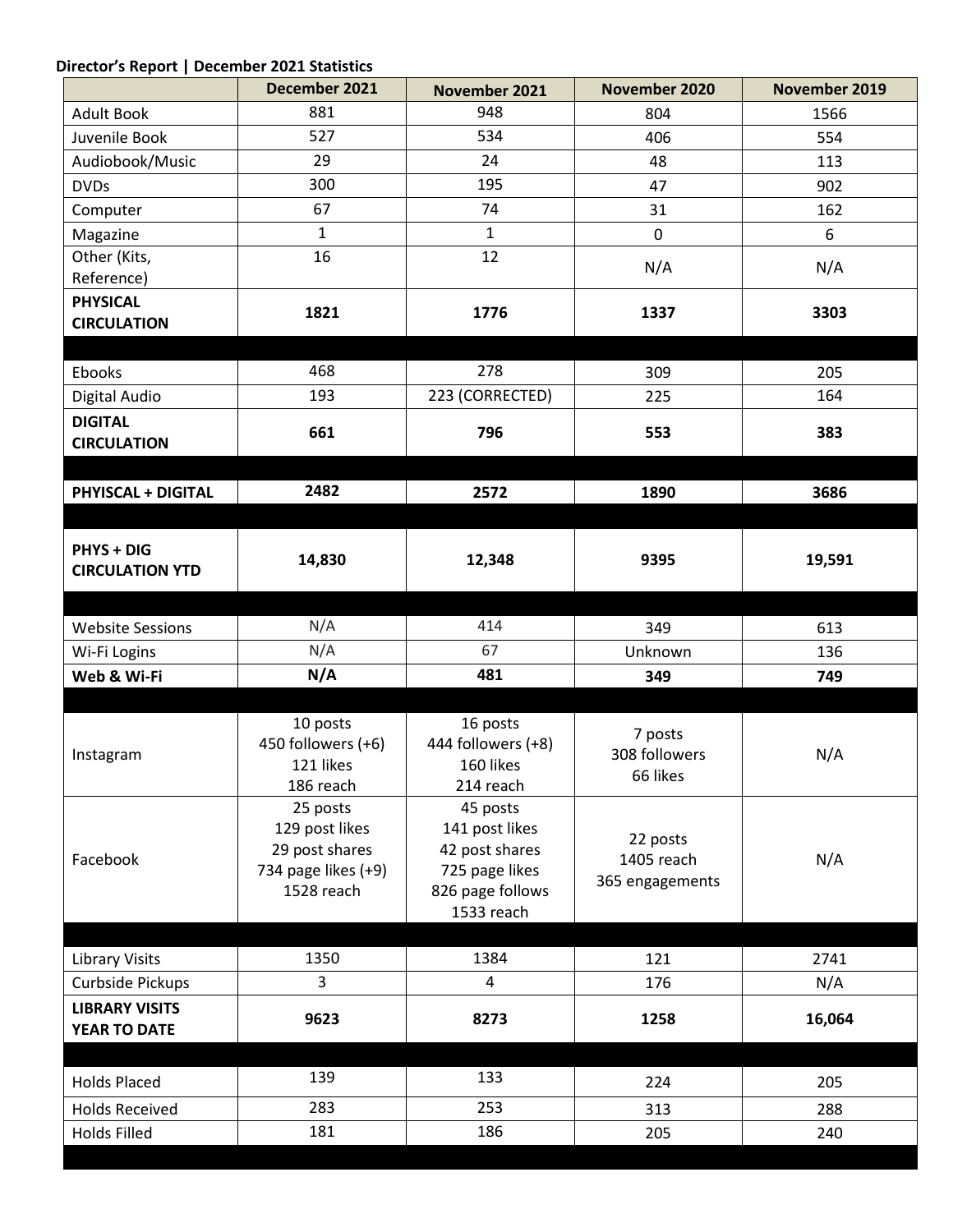|                      |                           | 3 Storytimes (11)                       |                                  | 6 Storytimes (41)          |
|----------------------|---------------------------|-----------------------------------------|----------------------------------|----------------------------|
| Children's Program   | 8 Virtual Storytimes      | In-person                               | 12 Virtual Storytimes            | 21 children                |
| Attendance           | 225 views                 | 7 children                              | 273 views                        | 20 adults                  |
|                      |                           | 4 adults                                |                                  |                            |
|                      | 1 Holiday Storytime (3)   | 2 Read to a Dog (12)                    |                                  | 3 UPK Visits (190)         |
|                      | In-person                 | 8 children                              |                                  | 164 children               |
|                      | 1 child                   | 4 adults                                |                                  | 26 adults                  |
|                      | 2 adults                  |                                         |                                  |                            |
|                      | 1 Read to a Dog (2)       | 1 Lego Program (2)                      |                                  | 2 My Place Visits (18)     |
|                      | 2 adults                  | 1 child                                 |                                  | 15 children                |
|                      |                           | 1 adult                                 |                                  | 3 adults                   |
|                      | 1 Lego Programs (2)       |                                         |                                  |                            |
|                      | 1 child                   |                                         |                                  | 1 Puzzle Night (14)        |
|                      | 1 adult                   |                                         |                                  | 11 children                |
|                      | (Hosted 3 but only        |                                         |                                  | 3 adults                   |
|                      | one had attendees)        |                                         |                                  |                            |
|                      | Maria Antonio (4)         |                                         |                                  | 3 Lego Programs (15)       |
|                      | 2 children                |                                         |                                  | 11 children                |
|                      | 2 adults                  |                                         |                                  | 4 adults                   |
|                      |                           |                                         |                                  |                            |
| Grab-&-Go Activity   | 70 Activity Packs         | 32 Activity Packs                       | 25 Activity Packs                |                            |
| Packs                |                           |                                         |                                  |                            |
|                      |                           |                                         |                                  |                            |
|                      |                           |                                         |                                  |                            |
| Teen/Youth Program   | Tween Book Club (4)       | Tween Book Club (3)                     |                                  |                            |
| Attendance           | 3 children                | 2 children                              |                                  |                            |
|                      | 1 adult                   | 1 adult                                 |                                  |                            |
|                      |                           |                                         |                                  |                            |
| <b>Adult Program</b> | <b>Holiday Gift Cards</b> | <b>Virtual Book Club</b>                | Virtual Book Club                | <b>Books Sandwiched In</b> |
| Attendance           | w/ Meggan Nugent          | 6 adults                                | 8 adults                         | 15 adults                  |
|                      | 7 adults                  |                                         |                                  |                            |
|                      | <b>Historical Fiction</b> | <b>Historical Fiction</b>               |                                  | Violin Concert (35)        |
|                      | <b>Book Club</b>          | <b>Book Club</b>                        |                                  | 33 adults                  |
|                      | (Facebook Only)           | (Facebook Only)                         |                                  | 2 teens                    |
|                      | 14 adults                 | 12 adults                               |                                  |                            |
|                      | Poetry & Short            | Poetry & Short                          |                                  |                            |
|                      | <b>Stories</b>            | <b>Stories</b>                          |                                  | 2 Mahjong Sessions         |
|                      | (Facebook Only)           | (Facebook Only)                         |                                  | 10 adults                  |
|                      | 6 adults                  | 2 adults                                |                                  |                            |
|                      |                           | Author Meet-&-Greet                     |                                  |                            |
|                      |                           | 25 adults                               |                                  |                            |
|                      |                           |                                         |                                  |                            |
|                      | <b>15 Programs</b>        |                                         |                                  |                            |
|                      | 225 FB Live Views         | 11 Programs                             | 13 Programs<br>273 FB Live Views | 19 programs                |
| <b>TOTAL PROGRAM</b> | <b>70 Activity Packs</b>  | <b>32 Activity Packs</b><br>18 children |                                  | 224 children               |
| <b>ATTENDANCE:</b>   | 7 children                |                                         | 8 adults                         | 114 adults                 |
|                      | 35 adults                 | 55 adults                               | 281                              | <b>338 TOTAL</b>           |
|                      | <b>TOTAL 42 in-person</b> | <b>TOTAL 73 in-person</b>               | <b>TOTAL</b>                     |                            |